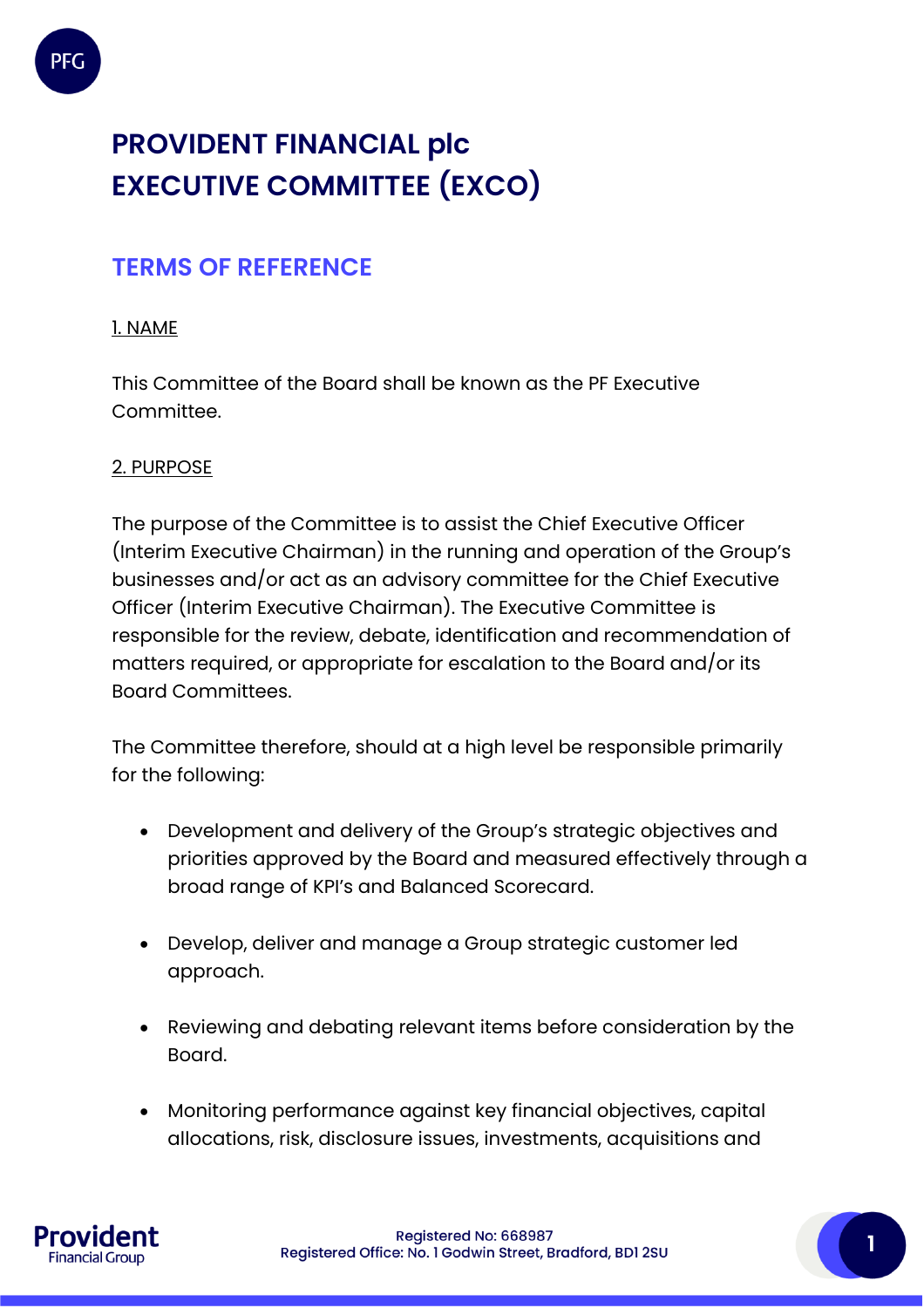

disposals, operational issues, resource issues, customer issues and succession planning.

- Development and coordination of a Group wide communication strategy and plan.
- Actively promoting the Group's culture and values.

# 3. MEMBERSHIP OF THE COMMITTEE

Group Chief Executive Officer (CEO) (Interim Executive Chairman) (Chair)

Group Chief Financial Officer (CFO) (Deputy Chairman)

Group Chief Risk Officer (CRO)

Managing Directors (MDs) of Vanquis Bank, Moneybarn, and CCD (business divisions)

General Counsel & Company Secretary (Representative of HR) (Representative of IT)

#### 4. STANDING ATTENDEES

The Chairman, with the support of the committee, will determine which members of the management team are to be standing attendees, the Secretary shall maintain a register of standing attendees appointed pursuant to the clause.

#### 5. SECRETARY

The Deputy Company Secretary or their nominee shall act as secretary to the committee.

#### 6. QUORUM

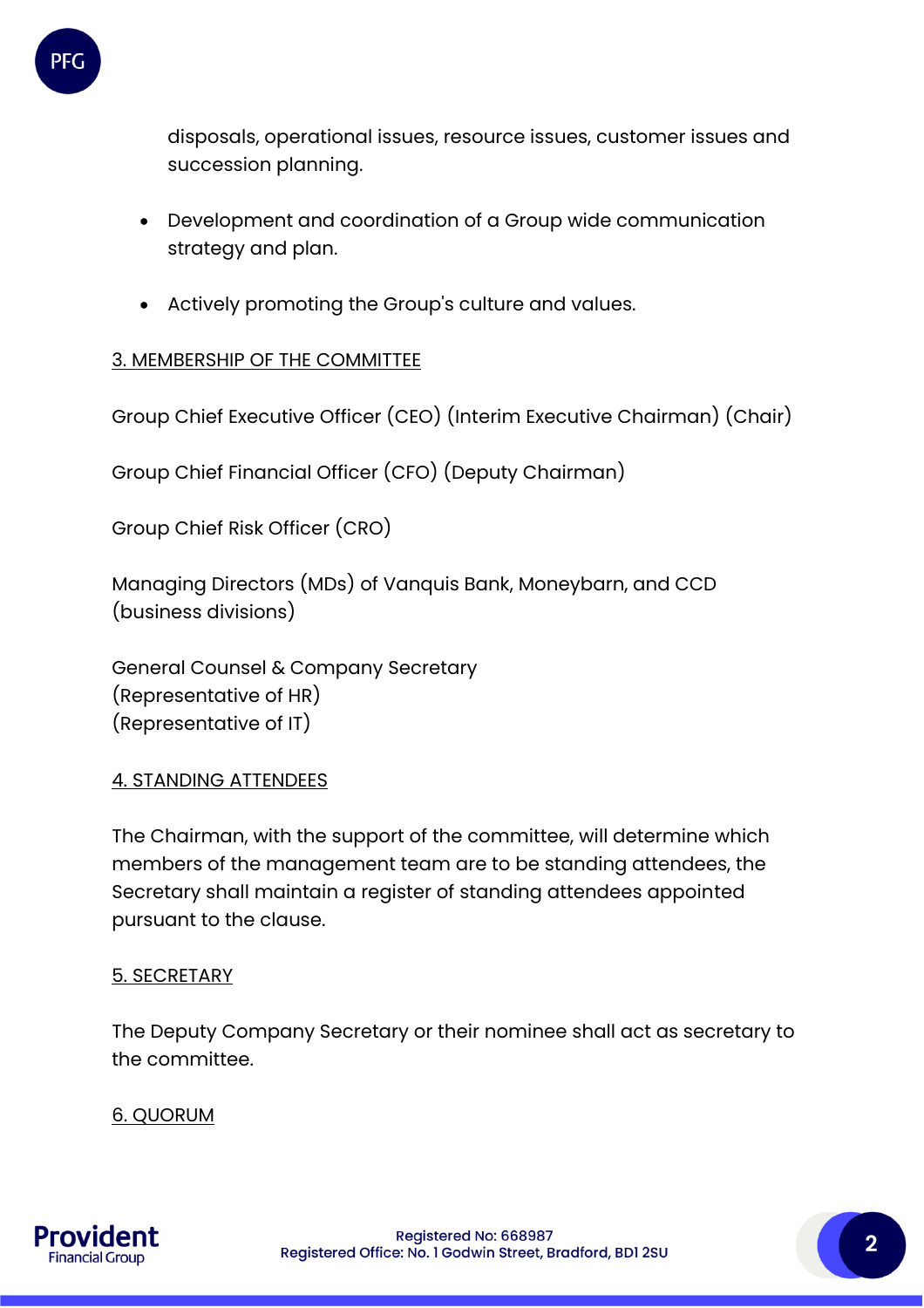

The quorum necessary for the transaction of business shall be three, one of which must be either the Chairman or in his absence the Deputy Chairman. A duly convened meeting of the Committee at which a quorum is present shall be competent to exercise all or any of the authorities, powers and discretions vested in or exercisable by the Committee. Although normally decisions are reached on a consensus, in the event of a disagreement, decisions on any matter are made by the majority, with the Chairman having the casting vote in the event of a tie.

# 7. MEETINGS

Meetings will be held at least once a month and at such other times as requested by the Committee chairman.

# 8. NOTICE OF MEETINGS

Meetings of the Committee shall be called by the Secretary of the Committee at the request of the Chairman of the Committee. Unless otherwise agreed, notice of each meeting confirming the venue, time and date together with an agenda of items to be discussed and the relevant supporting papers, shall be forwarded to each member of the Committee, any other person required to attend, and all other nonexecutive directors, no later than two working days before the date of the meeting.

#### 9. MINUTES OF THE MEETINGS

The Secretary to the Committee shall minute the proceedings and resolutions of all Committee meetings, including the names of those present and in attendance.

Draft minutes of Committee meetings shall be circulated promptly to all members of the Committee. Once approved, minutes should be circulated to all other members of the board unless in the opinion of the Committee Chairman it would be inappropriate to do so.

#### 10. ANNUAL GENERAL MEETING

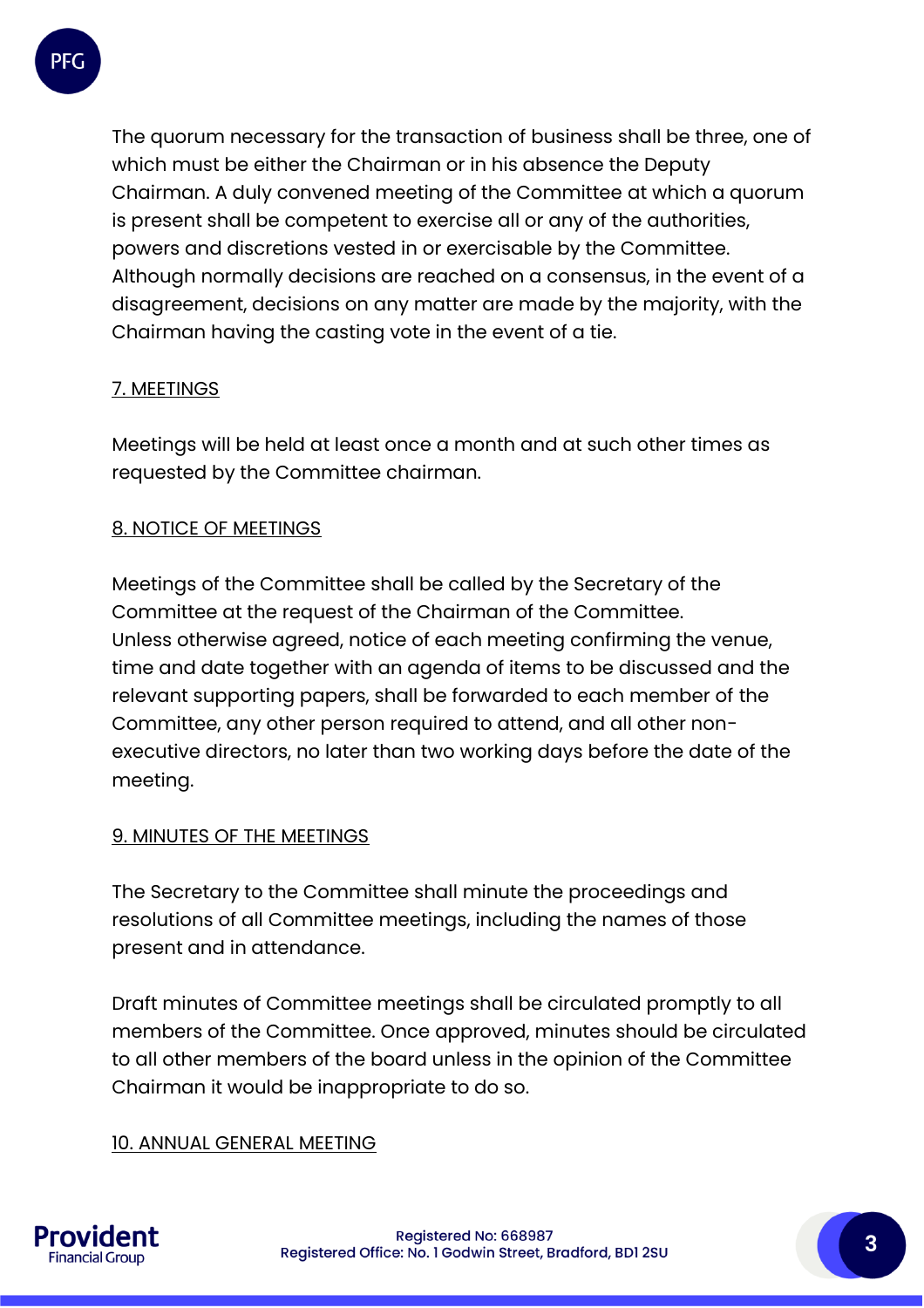

The Chairman of the Committee should attend the annual general meeting to answer any shareholder questions on the Committee's activities.

# 11. DUTIES

11.1 Objectives and strategy

- Prior to approval by the Board, debate and recommend objectives and strategy for the Group in the development of its business; with focus being on a customer lead approach, whilst having regard to the interests of its shareholders, employees, and other stakeholders;
- Agree and renew objectives and policy guidelines for business divisions based on approved Group strategy;
- Consider and manage emerging issues that may be material to the realisation of the agreed strategy;
- Consider material strategic initiatives, including acquisitions and disposals, investments and disclosure issues and recommend them for approval by the Board;
- Approve transactions within its delegated authority limit as determined in the through the Delegation of Authority Framework; (to be developed)
- Consider the opening and closure of other branches (ROI) and representative offices, and any related requirements, prior to approval by the Board;
- The successful execution and delivery of strategy and its annual priorities.

11.2 Performance and Operations

- The presentation and review of the Group's budgets and five year plan to the Board and, following their adoption, the achievement of the budgets and plans;
- To oversee the effective management of the current and future balance sheet of Provident Financial plc in line with its chosen strategy and approved risk appetite, under normal and under stress conditions;

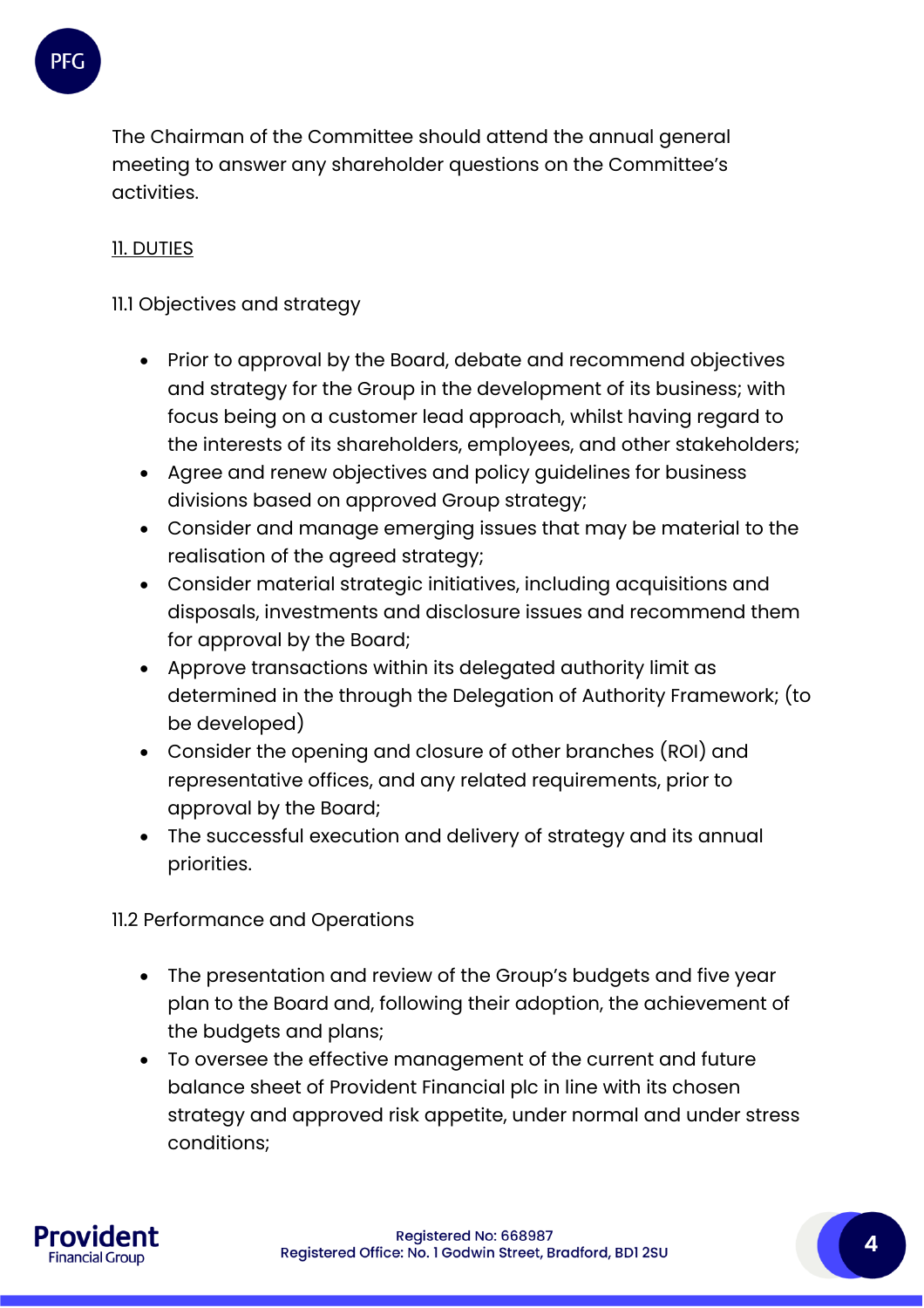

- To receive and to review summary reports to monitoring performance against targets,
- To develop and review business division budgets to ensure that they fall within the agreed Group targets;
- To determine the limits, procedures and policies required to manage Provident Financial plc's balance sheet risks within approved risk appetite;
- To optimise the allocation and adequacy of the Group's resources; and
- To ensure the active liaison, co-ordination and co-operation between business divisions.

11.3 Human Resources

- Ensure appropriate levels of authority are delegated to senior management throughout the Group and receive reports by exception;
- Review applications from Directors (within the Group and/or its subsidiaries) in relation to external appointments;
- Ensure the provision of adequate management development and succession; and
- Develop and implementing appropriate remuneration structures within the business below the level of the responsibilities of the Remuneration Committee.

11.4 Business Structure and Risk Management

- To review the organisational structure of the Group and making recommendations for change;
- To oversee and manage the execution of any relevant Change/Transformation Projects;
- To receive regular reports on the status of any Change/Transformation Projects including the delivery, risk, key exposures, and risk mitigation plans in conjunction with the opinions from Risk, Internal Audit or external stakeholders as necessary;
- To commission Deep Dives to assess progress of any underlying work streams as mandated by the Committee;

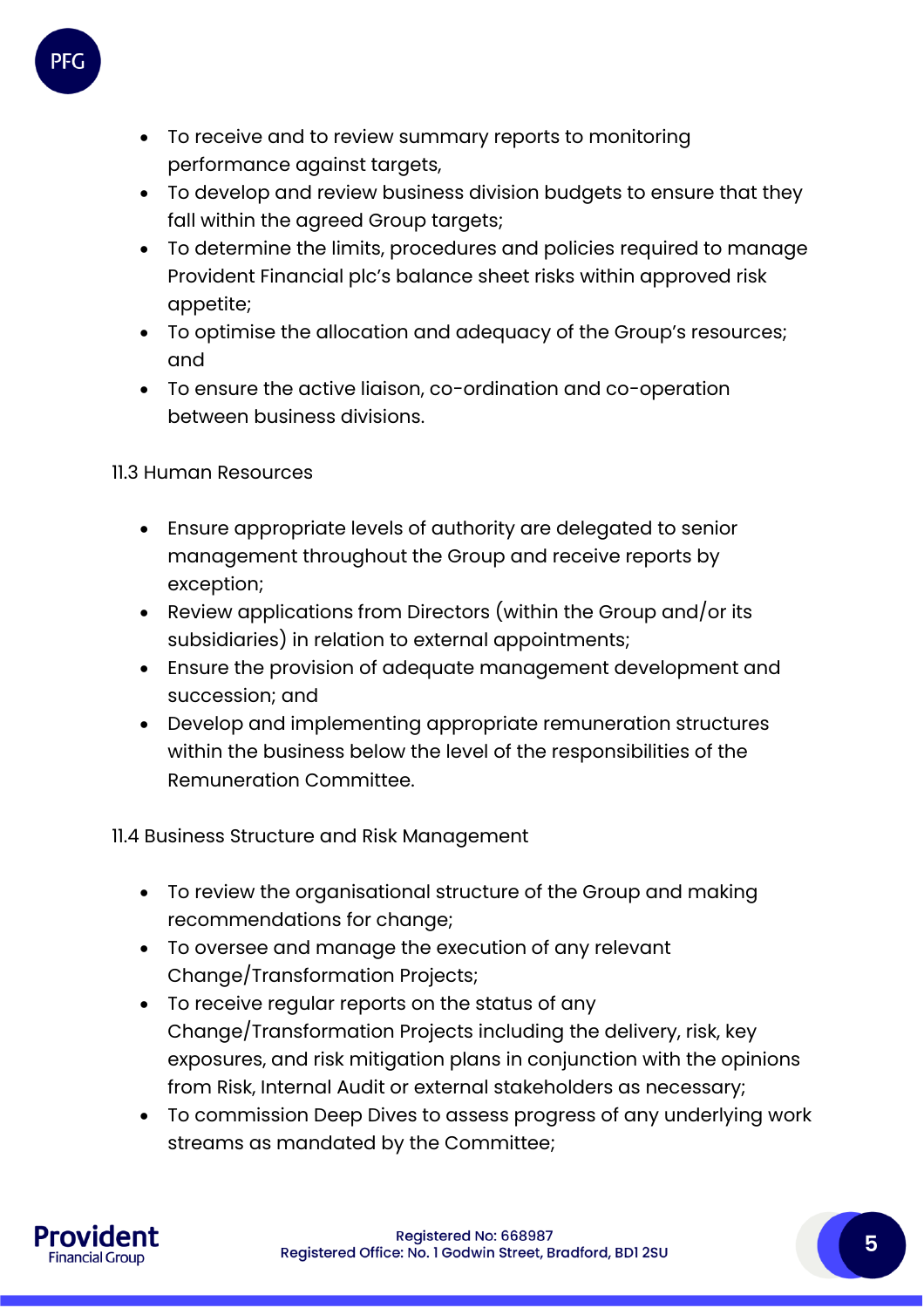

- To act on all material divisional wide risk and control matters across the Group and subsidiaries including but not limited to credit risk, business risk, operational risk, reputational risk, cyber risk, pension risk, a risk balance sheet risk and compliance risk (including financial crime) and will consider, debate and approve such risk items by exception;
- To consider the Group's risk reports before submission to the Board for approval and take action in relation to the issues raised in the risk reports as it considers appropriate;
- To receive updates on Divisional wide risk issues from the Group Chief Risk Officer and take action as required;
- To ensure that risk considerations are incorporated within the strategic planning and budgeting processes;
- To monitor and manage any recovery and resolution plans and activities and received regular updates on developments and progress as required;
- To receive and review General Counsel Reports including key legal risks and developments affecting Provident Financial;
- To ensure the control, co-ordination and monitoring within the Group of risk management including the review of the risk appetite statement and the implementation of internal controls;
- To ensure compliance with relevant legislation and regulations; and
- To safeguard the integrity of management information and financial reporting systems.

11.5 Business Development

- To identify, and once approved by the Board, executing new business opportunities outside the current core activities, including geographic diversification;
- To examine all trade investments, divestments and major capital expenditure proposals and recommend to the Board of those which, in a group context, are material either by nature or cost;
- To approve all strategic or material alliances and partnership agreements, including all joint venture agreements.

12. COMMUNICATION